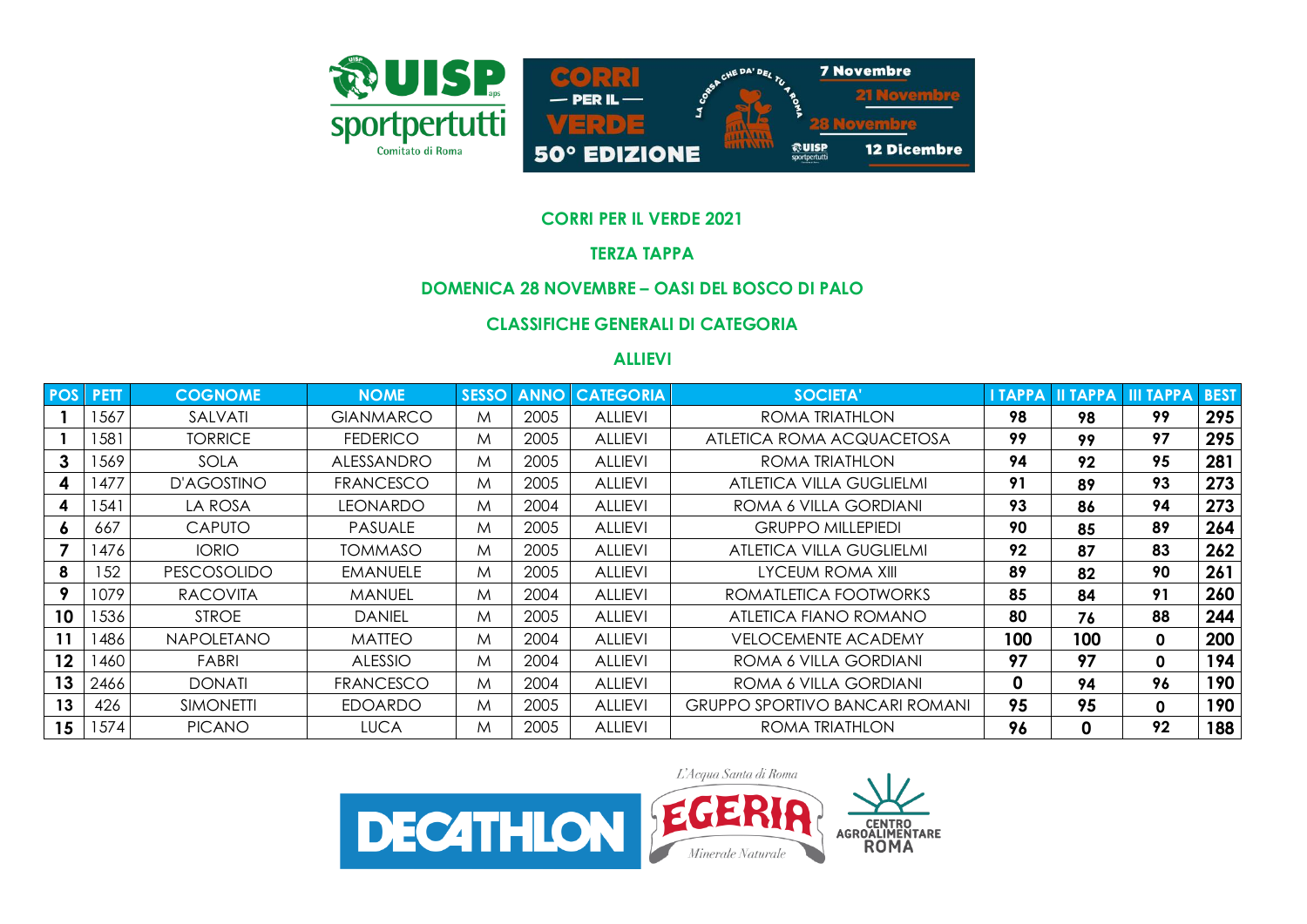

**7 Novembre** D<sub>EI</sub>  $C<sup>o</sup>$ loven  $-$  PER IL  $-$ VERDE vembre **<u>***<u>Routse</u>*</u> **12 Dicembre** 50° EDIZIONE

| 664  | <b>BALWAS</b>         | <b>MATEUSZ</b>    | M | 2004 | <b>ALLIEVI</b> | <b>GRUPPO MILLEPIEDI</b>         | 83          | 0           | 85  | 168 |
|------|-----------------------|-------------------|---|------|----------------|----------------------------------|-------------|-------------|-----|-----|
| 1243 | <b>RUSSO</b>          | <b>DANIELE</b>    | M | 2005 | <b>ALLIEVI</b> | <b>SPORT RACE</b>                | 0           | 77          | 87  | 164 |
| 466  | <b>PETRELLI</b>       | <b>MATTEO</b>     | M | 2005 | <b>ALLIEVI</b> | SS LAZIO ATLETICA LEGGERA        | 84          | 79          | 0   | 163 |
| 186  | <b>BONACCORSO</b>     | <b>TOMMASO</b>    | M | 2005 | <b>ALLIEVI</b> | <b>LEONE TRIATHLON</b>           | 86          | 75          | 0   | 161 |
| 1078 | COSTANZO              | EMANUELE          | M | 2005 | <b>ALLIEVI</b> | ROMATLETICA FOOTWORKS            | 79          | 78          | 0   | 157 |
| 1453 | <b>BREDA</b>          | <b>DANIELE</b>    | M | 2005 | <b>ALLIEVI</b> | <b>SPORT RACE</b>                | 82          | 74          | 0   | 156 |
| 1835 | <b>MEDDI</b>          | <b>RICCARDO</b>   | M | 2004 | <b>ALLIEVI</b> | <b>GRUPPO MILLEPIEDI</b>         | 0           | 70          | 81  | 151 |
| 1902 | <b>CANALI</b>         | CARLO             | M | 2005 | <b>ALLIEVI</b> | <b>ESERCITO SPORT E GIOVANI</b>  | 0           | 68          | 80  | 148 |
| 75   | <b>DI PIETRO</b>      | <b>GABRIELE</b>   | M | 2004 | <b>ALLIEVI</b> | <b>ATLETICA GENAZZANO</b>        | 77          | 71          | 0   | 148 |
| 1828 | <b>TORTELLI FIORE</b> | <b>LUCA</b>       | M | 2004 | <b>ALLIEVI</b> | <b>LEONE TRIATHLON</b>           | 0           | 66          | 79  | 145 |
| 2585 | <b>BATTAGLIA</b>      | <b>DANIEL</b>     | M | 2005 | <b>ALLIEVI</b> | RUNNERS CIAMPINO                 | 0           | 0           | 100 | 100 |
| 2586 | <b>VENTRUTO</b>       | <b>MATTIA</b>     | M | 2005 | <b>ALLIEVI</b> | <b>RUNNERS CIAMPINO</b>          | 0           | 0           | 98  | 98  |
| 2247 | CACCAMO               | NICCOLO'          | M | 2005 | <b>ALLIEVI</b> | ATLETICA STUDENTESCA RIETI       | 0           | 96          | 0   | 96  |
| 1749 | <b>ACCETTELLA</b>     | <b>ANDREA</b>     | M | 2005 | <b>ALLIEVI</b> | ATLETICA ROMA ACQUACETOSA        | $\mathbf 0$ | 93          | 0   | 93  |
| 2312 | <b>BACCANI</b>        | <b>LEONARDO</b>   | M | 2005 | <b>ALLIEVI</b> | <b>RCF ROMA SUD</b>              | $\mathbf 0$ | 91          | 0   | 91  |
| 2065 | <b>TURCHETTI</b>      | Federico          | M | 2005 | <b>ALLIEVI</b> | <b>KRONOS ROMA</b>               | 0           | 90          | 0   | 90  |
| 131  | <b>SALIS</b>          | <b>LORENZO</b>    | M | 2004 | <b>ALLIEVI</b> | ATLETICA STUDENTESCA RIETI       | 88          | 0           | 0   | 88  |
| 1713 | <b>SANTINI</b>        | <b>ALESSIO</b>    | M | 2004 | <b>ALLIEVI</b> | <b>SPORT RACE</b>                | 0           | 88          | 0   | 88  |
| 133  | <b>GIANNATTASIO</b>   | <b>PIETRO</b>     | M | 2004 | <b>ALLIEVI</b> | ATLETICA STUDENTESCA RIETI       | 87          | 0           | 0   | 87  |
| 2526 | <b>MONTEFALCONE</b>   | <b>GUGLIELMO</b>  | M | 2004 | <b>ALLIEVI</b> | <b>SPORT RACE</b>                | 0           | 0           | 86  | 86  |
| 2597 | <b>GIULIANTE</b>      | <b>ALESSANDRO</b> | M | 2005 | <b>ALLIEVI</b> | <b>ACSI CAMPIDOGLIO PALATINO</b> | 0           | 0           | 84  | 84  |
| 2110 | <b>VERDE</b>          | <b>MATTEO</b>     | M | 2004 | <b>ALLIEVI</b> | <b>KRONOS ROMA</b>               | $\mathbf 0$ | 83          | 0   | 83  |
| 2550 | <b>DI CESARE</b>      | <b>DARIO</b>      | M | 2005 | <b>ALLIEVI</b> | <b>ESERCITO SPORT E GIOVANI</b>  | 0           | 0           | 82  | 82  |
| 132  | MASSA                 | <b>MATTEO</b>     | M | 2004 | <b>ALLIEVI</b> | ATLETICA STUDENTESCA RIETI       | 81          | $\mathbf 0$ | 0   | 81  |
| 2421 | SERAFINI              | <b>JACOPO</b>     | M | 2005 | <b>ALLIEVI</b> | ROMA 6 VILLA GORDIANI            | 0           | 81          | 0   | 81  |
| 1715 | <b>STASIO</b>         | <b>FILIPPO</b>    | M | 2004 | <b>ALLIEVI</b> | <b>SPORT RACE</b>                | 0           | 80          | 0   | 80  |
|      |                       |                   |   |      |                |                                  |             |             |     |     |